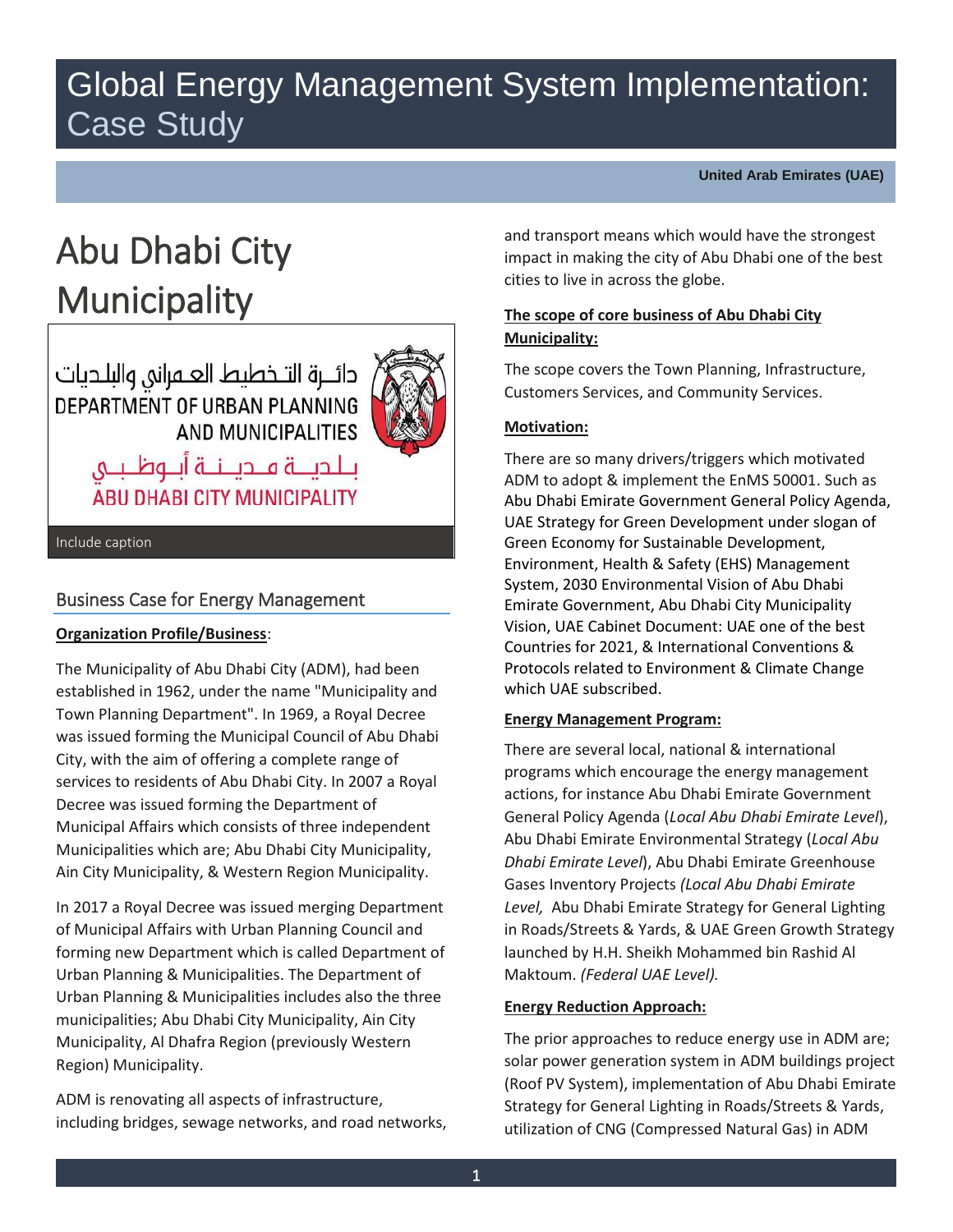vehicles, smart maintenance programs in ADM facilities & equipment, sustainability programs for ADM buildings & their rehabilitation, water consumption reduction program in ADM buildings, waste management program in ADM, green procurement/purchasing for materials, equipment & services, & awareness programs of energy efficiency among ADM employees & interested parties.

## **Business Benefits Achieved:**

The Abu Dhabi City Municipality achieved various benefits from implementing ISO 5001 EnMS. These benefits can be summarized as; financial benefit in term of the cost savings, reduction on the energy consumption bill of ADM, best utilization of the energy assets/equipment, enhancement of the environmental performance related the implemented EMS in ADM, good image & reputation for ADM, setting framework for enhancing energy efficiency throughout the supply chain, priorities evaluation & determination for implementing technologies those save/conserve energy, best practices in energy Managment & behavior, opportunities for benchmarking with other organizations, & finally transparency & communication with regard to energy resources management.

## **Abu Dhabi City Municipality's Approach for Building its EnMS:**

Consultation, gap analysis & assessment, establishing & development of the relevant ISO 5001 EnMS documents; Policy, Procedures, Forms, & Plans, integration with other implemented Systems (EMS ISO 14001, OSHMS OSHAS 18001, & QMS 9001), forming the Energy Management Team from various ADM Divisions with specific roles & responsibilities, training & awareness, developing & implementing of EnMS Action Plan, conduction of the EnMS internal audit, corrective & improvement action plan for the identified NCRs/observations, assessment external audit, & lastly certification external audit.

## **Energy Review & Planning:**

For better understanding of its energy use, ADM follows a phased energy Assessment/Review approach that is conducted on periodic basis. The extent of the assessment depends on the level and quality of the

gathered information, Assessment cost, availability of ADM competent resources and expertise.

ADM comprehensive or partial energy review is carried out at least once annually where needed or when update of the information. ADM relies in its energy review on one or all of the following; desktop reviews, energy inspections & inspection logs, information

| <b>Case Study Snapshot</b>                                                |                                  |  |  |  |  |  |  |
|---------------------------------------------------------------------------|----------------------------------|--|--|--|--|--|--|
| Industry                                                                  | Governmental                     |  |  |  |  |  |  |
| <b>Product/Service</b>                                                    | <b>Municipal Services</b>        |  |  |  |  |  |  |
| Location                                                                  | UAE - Abu Dhabi<br>City          |  |  |  |  |  |  |
| <b>Energy Management System</b>                                           | <b>ISO 50001</b>                 |  |  |  |  |  |  |
| <b>Energy Performance</b><br><b>Improvement Period</b>                    | One year (from 2015<br>to 2016). |  |  |  |  |  |  |
| <b>Energy Performance</b><br>Improvement (%)<br>over improvement period   | 5.8%                             |  |  |  |  |  |  |
| <b>Total energy cost savings</b><br>over improvement period               | <b>\$USD 86,398</b>              |  |  |  |  |  |  |
| <b>Cost to implement EnMS</b>                                             | \$USD 67,076.1                   |  |  |  |  |  |  |
| Payback period (years)<br>on EnMS implementation                          | $0.78$ year                      |  |  |  |  |  |  |
| <b>Total Energy Savings</b><br>over improvement period                    | 3,853.9 GJ                       |  |  |  |  |  |  |
| Total CO <sub>2</sub> -e emission<br>reduction<br>over improvement period | 354443 metric tons               |  |  |  |  |  |  |
|                                                                           |                                  |  |  |  |  |  |  |

obtained from ADM energy O&M contractor, personnel, and O&M logs, & energy surveys

## **Preliminary Energy Assessment/Review:**

This type of review can be through desktop analysis of all available & relevant information, & walk through (preliminary audit) by the energy team & ADM subject experts.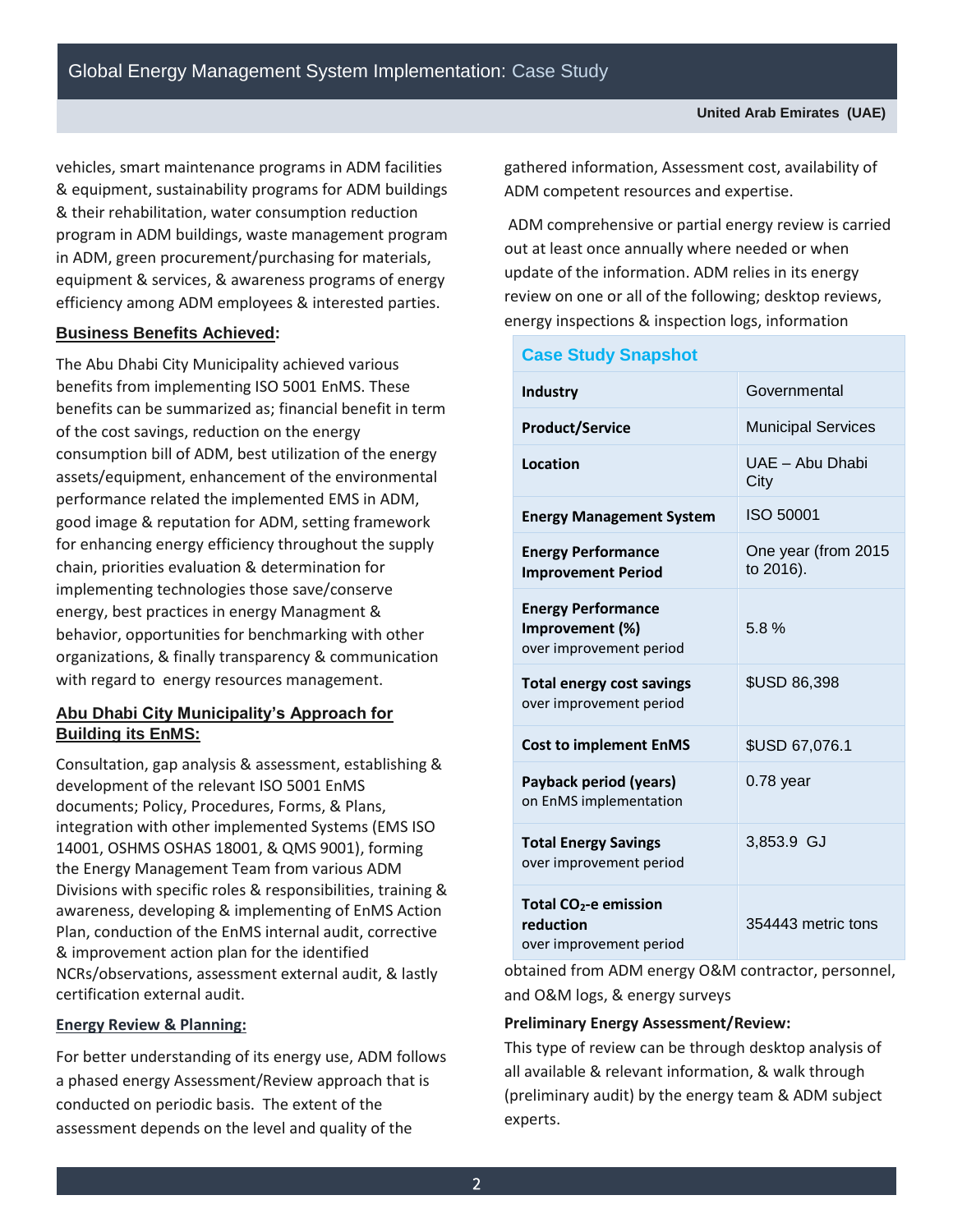#### **Detailed Energy Assessment/Review.**

ADM is undertaking a detailed energy assessment by ADM Energy Management Team. To ensure maintenance and improvements of ADM energy performance, ADM will undertake such assessment on periodic basis, preferably once every 3-5 years.

## **Identification of ADM Energy Sources across Boundaries of ADM; ADM Entergy Sources:**

ADM energy sources include; electricity, fuels, compressed Natural Gas (CNG), & photovoltaic solar system (PV)

#### **ADM Energy Usage:**

ADM consumes energy in the following areas; meat production, staff transportation, Heating, Ventilation & Air Conditioning (HVAC), refrigeration, water heating for sterilization of meat processing equipment, steam generation, combustion for odor control, pumping of water, storm water, & treated sewage, effluent as well as diesel, lifting operations in buildings, warehouses & storage areas, sanitations, bathing, kitchen applications, electricity generation in generators applied temporarily, illuminating of internal & external offices buildings. lighting of streets & public areas, powering of servers, data processers, computers, data storage, data Centers, printers, copy machines & other Offices & kitchens appliances, powering of other miscellaneous loads, parks & landscapes irrigation, pleasure & entertainment activities, decorative & event Lighting, & ADM security guards housing.

## **Determination/Evaluation of ADM Past and Current Energy Use and Consumption:**

Satisfactory measurement, metering and data capture systems are vital to facilitate energy management efforts and for current and future energy reporting. Developing metering and data analysis systems at ADM is an iterative process.

Understanding energy performance & its effective reporting relies on the availability of good data & sound analysis. This requires availability of an effective energy Metering, Monitoring & Targeting (MM&T) procedure/process/system at ADM to enable the easy

production of suitable reports based on reliable information. MM&T is an integral & important part of ADM's EnMS & actions. ADM MM&T may be used to identify opportunities for energy saving through a number of techniques, including; examining energy demand during out-of-hours periods (e.g. overnight and weekends), statistical analysis of data, & implementing automatic exception reporting to flag when energy use falls outside expected norms.

#### **Analysis of Energy Use and Consumption:**

Analysis of energy use & consumption is being based on measurement & other data that has been collected and gathered. Monthly, quarterly, & annual consumption and / or generation data information are compared for any increase and or any decrease in consumption trends. Comparisons of consumptions & / or generations are made over a fixed period of time and or the same duration for different years. Evaluation of past & present energy use & consumptions where annual consumption is logged and compared from one year to another to note any increase or decrease in the consumption.

## **Identification of Relevant Variables Affecting Significant Energy Use and Performance:**

Variables that effect the energy consumption of energy such as petrol, diesel, gas, electricity, water, and treated sewage effluent varies based on the activity they are being applied at.

## **Determination of Energy Baseline and Energy Performance Indicators:**

The ADM documented baseline is an outcome of the ADM energy review process & activities. It is determined by utilizing all relevant information obtained from its initial energy review over or considering a suitable data period suitable to ADM energy use & consumption as well as other information relevant to energy audit activities. ADM Energy performance will be measured against the energy baseline. The ADM baseline determination considers Identification of relevant variables affecting significant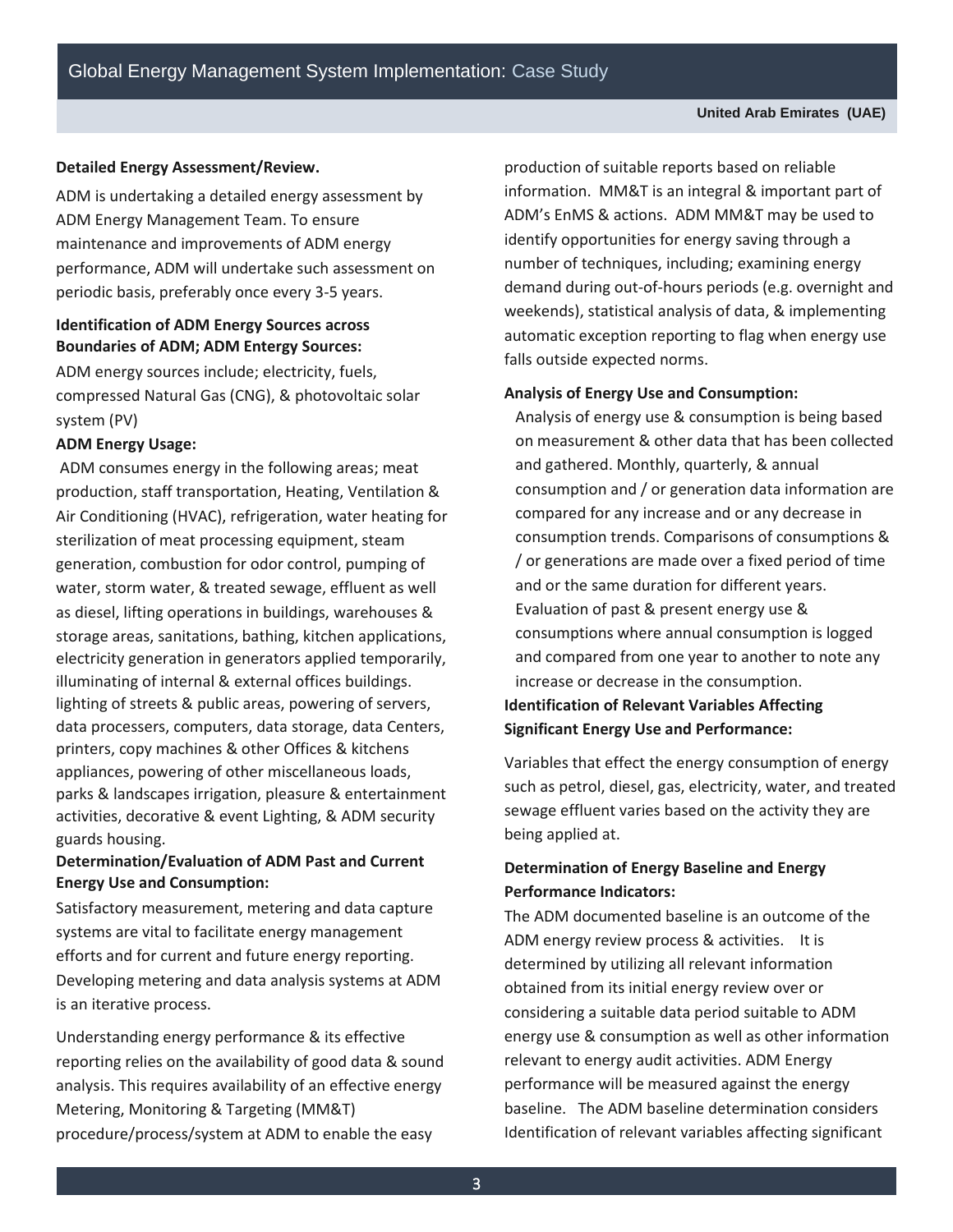energy use & performance & review of ADM compliance with energy relevant legal, regulatory, & and other requirements.

### **Determination of Energy Objectives and Targets:**

Objectives and targets are outputs of the ADM Energy review process.

ADM objectives & targets revolves around achieving ADM business with minimum energy cost, improving its energy performance, saving energy, reducing energy consumption, & minimizing environment impacts & ADM carbon foot print, securing energy supply, improving energy usage through energy efficiency & exploring for application of renewable energy.

#### **Determination of Action Plan (s):**

 ADM Energy Management Action plan is established & developed at the minimum along with the following guidelines; shall focus on achieving specific improvement in energy efficiency / on achieving improvements in overall energy management, shall demonstrate for each goal the corresponding energy objectives, & shall determine for each action, the Implementation timeframe, & designate the responsible person or division for implementation.

#### **Financing of ADM EnMS:**

ADM utilized its own financial resources for the establishment, development & implementation of the EnMS ISO 50001. The finance resources obtained from the annual budget which allocated by Abu Dhabi Government through the Department of Finance (DOF).

#### **Duration for Establishing ADM EnMS:**

The duration for establishing EnMS for ADM almost 18 months.

#### **Cost Benefit Analysis:**

Savings in the electrical energy bills in ADM buildings & facilities. Savings in the water consummation bills in ADM Buildings. Reduction in the fuel bills used in ADM vehicles and transportation. Savings in the maintenance cost for the ADM buildings & facilities. Savings in the maintenance cost for the equipment, devices, & appliances.

## **Approach used to determine whether Energy Performance Improved:**

ADM Energy performance is measured against the energy baseline. The ADM baseline determination considers identification of relevant variables affecting significant energy use and performance and review of ADM compliance with energy relevant legal, regulatory, and other requirements. Data and information used in the baseline must be reliable and accurate. ADM energy baseline and energy performance matches and relates where possible and applicable energy inputs with outputs including but not necessarily limited to production levels, and other factors including areas of applications, number distance travelled, supply quantity, season, and occupancy rate, etc.

| 21,000,000 |                   |            |            |            |            |              |              |              |              |
|------------|-------------------|------------|------------|------------|------------|--------------|--------------|--------------|--------------|
| 20,500,000 | 20,309,501        | 20,809,501 |            |            |            |              |              |              | -- Projected |
| 20,000,000 | 20.309.501        |            |            |            |            |              |              |              |              |
| 19,500,000 |                   |            |            |            | 19,256,872 |              |              | 19,284,311   |              |
| 19,000,000 |                   |            | 19,256,872 |            |            | 19,284,311   |              |              |              |
| 18,500,000 |                   |            |            |            |            |              |              |              | -Achived     |
| 18,000,000 |                   |            |            |            | 18,278,551 |              |              |              |              |
| 17,500,000 |                   |            |            |            |            |              |              |              |              |
| 17,000,000 |                   |            |            |            |            |              |              | 17,263,076   |              |
| 16,500,000 |                   |            |            |            |            |              |              |              |              |
| 16,000,000 |                   |            |            |            |            |              |              |              | -Target      |
| 15,500,000 |                   |            |            |            |            |              |              |              |              |
|            | 2012              | 2013       |            |            | 2014       |              | 2015         |              |              |
|            |                   | 2012       | 2013       | 2014       | 2015       | 2016         | 2017         | 2018         | 2019         |
|            | من شاريخ          | 1/1/2012   | 1/1/2013   | 1/1/2014   | 1/1/2015   | 1/1/2016     | 1/1/2017     | 1/1/2018     | 1/1/2019     |
|            | الی تاریخ         | 31/12/2012 | 31/12/2013 | 31/12/2014 | 15/3/2015  | 31/12/2016   | 31/12/2017   | 31/12/2018   | 31/12/2019   |
|            | الاستهلاك المتوقع | 20,309,501 | 20,309,501 | 19,256,872 | 19,284,311 | $\mathbf{o}$ | $\mathbf{0}$ | $\mathbf{0}$ | $\bf{0}$     |
|            | الإستهلاك الكلى   | 20,309,501 | 19,256,872 | 19,284,311 | 4,872,607  | $\mathbf{0}$ | $\alpha$     | $\mathbf{o}$ | $\mathbf{o}$ |
|            | الهنف             | Baseline   | $-5%$      | $-10%$     | $-15.96$   | $-18%$       | $-21%$       | $-24.%$      | $-27%$       |
|            |                   | 20,309,501 | 19,294,026 | 18,278,551 | 17,263,076 | 16,653,791   | 16,044,506   | 15,435,221   | 13, 343, 342 |
|            | سترنكم            | $0.0\%$    | $-5.183%$  | $-5.048%$  | $-76.008%$ | $-100,000\%$ | $-100.000%$  | $-100.000\%$ | -100.000%    |
|            | منذوبى            | 0.0%       | $-5.183%$  | 0.142%     | $-74.733%$ | $-100.000\%$ | #DIV/0!      | #DIV/0!      | WDV/0!       |

Chart No. (1): Energy Review in ADM Buildings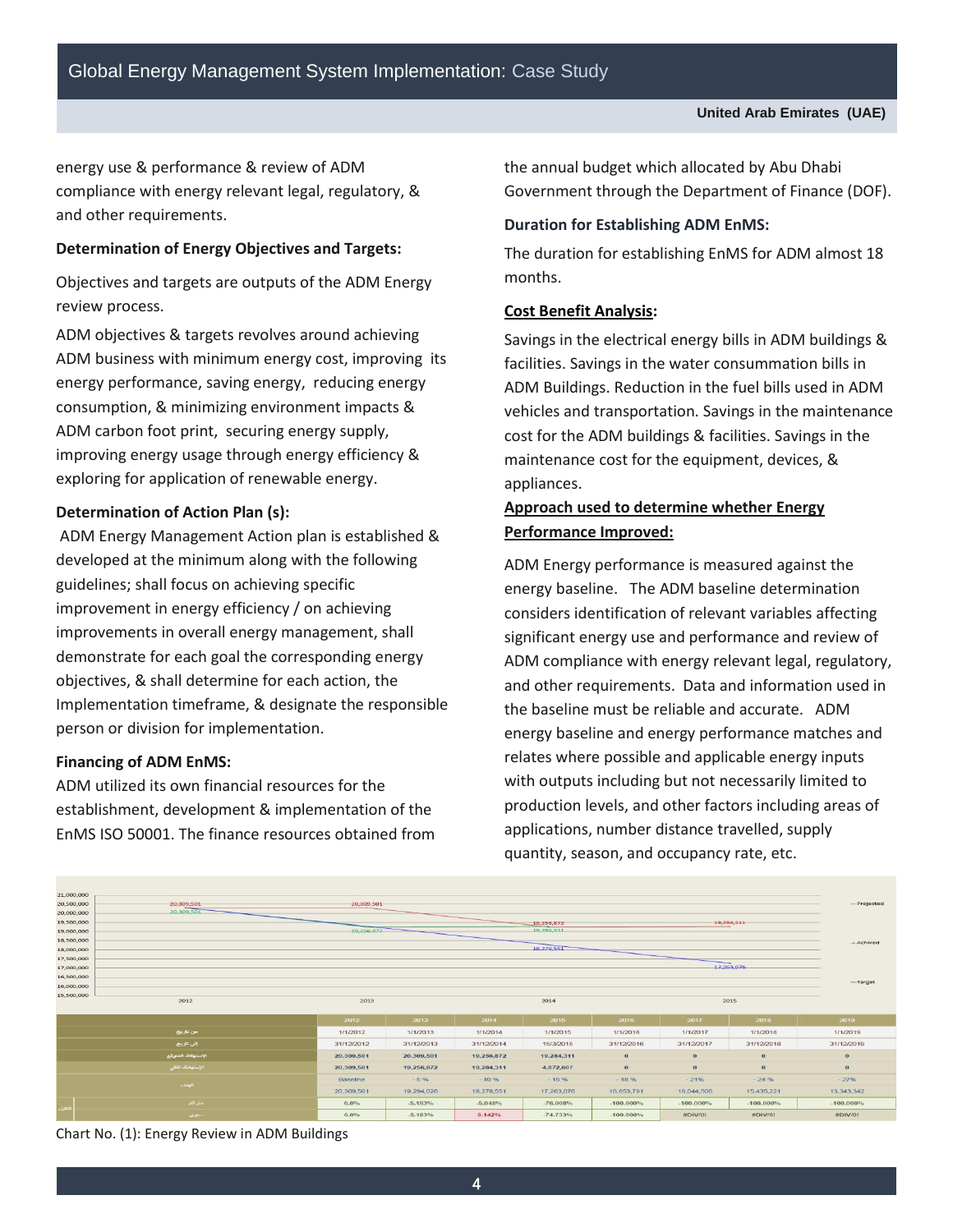

Chart No. (2): Energy Review in ADM Parkas

#### **Approach used to Validate Results:**

ADM uses various approaches such as; desktop reviews, energy inspections & inspection logs, information obtained from ADM energy Operations & Maintenance (O&M) contractor, energy surveys, energy audit, & monitoring & measurements using devices & meters.

## **Steps Taken to Maintain Operational Control & Sustain Energy Performance Improvement:**

These steps such as; training for Operational & Maintenance (O&M) ADM team, training for contactors who engaged in operations & maintenance contracts, work instruction, operating manuals & procedures, & energy efficiency criteria for purchasing/tendering for energy equipment, devices, appliances, & services.

## **Development and Use of Professional Expertise, Training, and Communications:**

Examples of EnMS associated trainings conducted to relevant ADM staff are; awareness basic training of EnMS & ISO, internal audit tanning of EnMS 50001 standard, technical training for implementing of EnMS, lead audit training for EnMS ISO 50001,& energy & carbon print.

The communications channels/means are; regular meetings of the energy management team, management review meetings, awareness materials (posters, leaflets, brochures, booklets, and video footages), induction sessions for new employees, & sites/areas tours & walkthroughs

Tools & resources which are used in implementation, measurement, analysis, & monitoring of the EnMS in ADM can be summarized to; finance resource (annual ADM Budget), internal human resource (trained personnel, technical team, energy manage team), external professional bodies & institutes, devices & instruments & meters, other implemented management systems (EMS ISO 14001, QMS ISO 9001, OSHMS OHSAS 18001), & Software; e.g. Microsoft Office & Project Microsoft.

#### **Lessons Learned / Keyes to Success:**

The lessons learned in ADM such as; difficulties of coordination with utilities providers' authorities (ADDC, ADSSC & ADNO FOD), weak knowledge & awareness about the EnMS in particularly among contractors & suppliers, ambiguity concerning energy legislation & legal requirements, changes of processes & procedures related to EnMS, & organizational structure changes encountered in ADM. As the nature of business for ADM is mainly services provider rather than products provider, there are difficulties and challenges for conducting the energy reviews and analysis. The presence & implementation of other management systems in ADM (EMS ISO 14001, OSHMS OHSAS 18001, QMS ISO 90001 enables good opportunity & facilitate the establishing & developing & implementing EnMS. Decentralization of the services offered by ADM to the community of Abu Dhabi City increases the efforts, resources, works, times for establishing and developing and implementing EnMS. Availability of clear & specific

#### **Tools & Resources:**